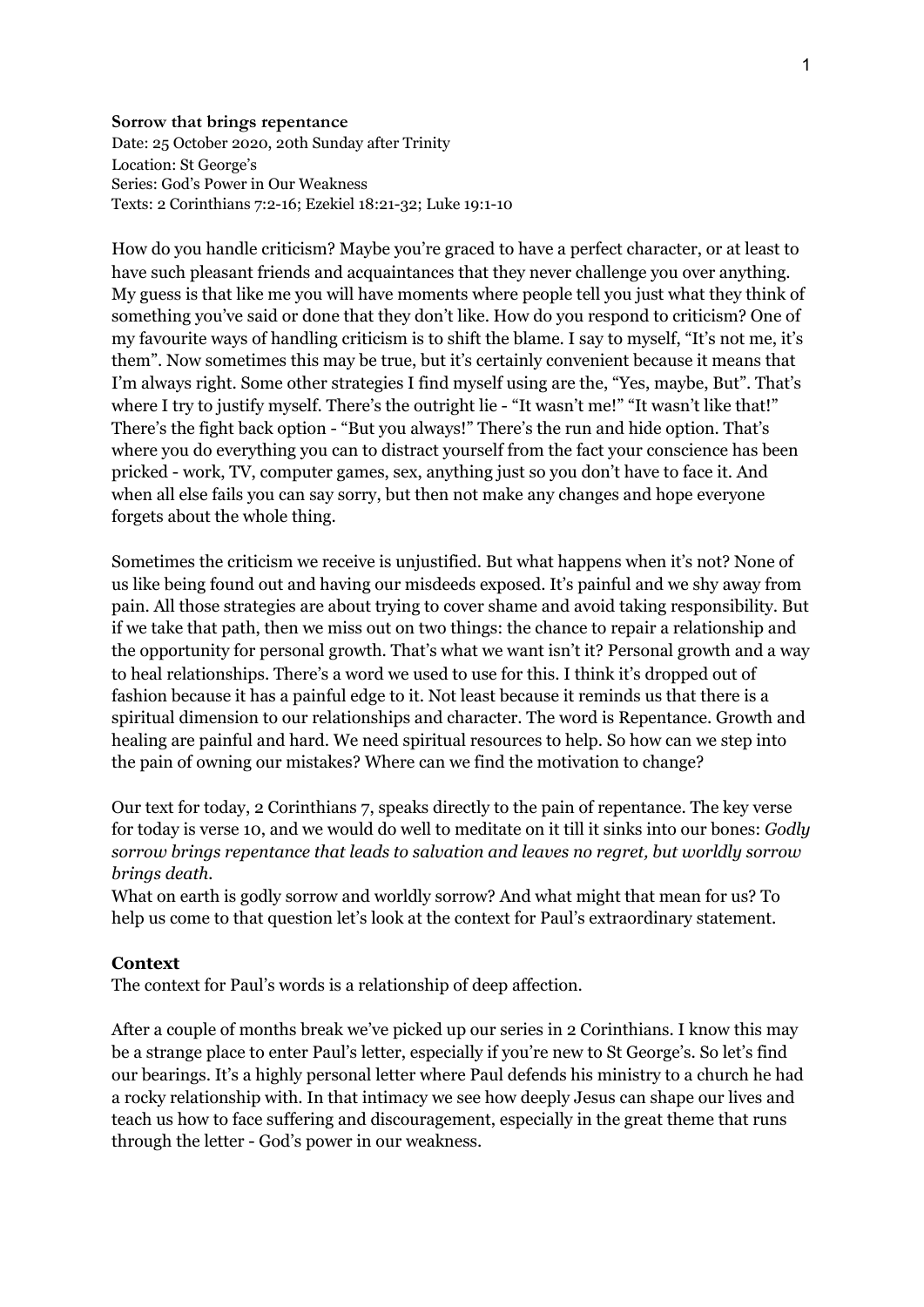There were two issues that provoked Paul to write this letter to the church in Corinth, that appears in our Bibles as 2 Corinthians. First, some leaders in the church there were trying to discredit his ministry and turn the church against him. Later in the letter he calls them the 'super-apostles'. <sup>1</sup> Paul responds to them in verse 2 by reminding the Corinthians of his deep affection for them and inviting them to respond to him in kind.

*Make room for us in your hearts. We have wronged no one, we have corrupted no one, we have exploited no one. 3 I do not say this to condemn you; I have said before that you have such a place in our hearts that we would live or die with you. 4 I have spoken to you with great frankness; I take great pride in you. I am greatly encouraged; in all our troubles my joy knows no bounds.*

The second issue was a particular issue between 2 members of the congregation where one had wronged another. 1 Corinthians gives us some possible options for this issue: Gross sexual immorality, where a man was carrying on a relationship with his father's wife; another issue was that other members of church were suing each other. But we don't know what the particular issue was. The fact that we don't know means that this text gives us a blueprint for how repentance works that we can then apply to our own lives. Whatever it was, Paul felt it necessary to send the Corinthians a letter of sharp rebuke. It doesn't survive, but Paul says in verse 8 that it caused them sorrow. And that's our focus today.

Paul's deep affection for the Corinthians was the context for and indeed drove him to write this rebuke. Back in chapter 2 Paul had said,

*I wrote to you out of great distress and anguish of heart and with many tears, not to grieve you but to let you know the depth of my love for you. 2* Now he returns to that letter and their response to it.

Even if I caused you sorrow by my letter, I do not regret it. Though I did regret it  $-I$ *see that my letter hurt you, but only for a little while – 9 yet now I am happy, not because you were made sorry, but because your sorrow led you to repentance. For you became sorrowful as God intended and so were not harmed in any way by us. 10 Godly sorrow brings repentance that leads to salvation and leaves no regret, but worldly sorrow brings death.*

With these words, Paul takes us to the heart of repentance. So what can we learn from his words to the Corinthians about how we might do that hard and painful work of acknowledging our mistakes and changing and repairing relationships we've broken?

## **Godly sorrow**

At the heart of repentance is godly sorrow. *Godly sorrow brings repentance that leads to salvation and leaves no regret, but worldly sorrow brings death.* Before we come to godly sorrow, what is worldly sorrow and how does it lead to death? Worldly sorrow comes from having done the wrong thing and then been found out. It's all those strategies we use to avoid taking responsibility for what we've done. It's motivated by fear of suffering the consequences of what we've done, or wounded pride from being exposed. At the heart of worldly sorrow is the self. Left to itself this kind of sorrow can turn to self pity, self-disgust and bitterness. That self disgust can fester, eating away at you, poisoning your mind and heart. This is the death of the self. The self pity and bitterness can spill out to take its revenge

<sup>1</sup> 2 Corinthians 11:5

<sup>2</sup> 2 Corinthians 2.4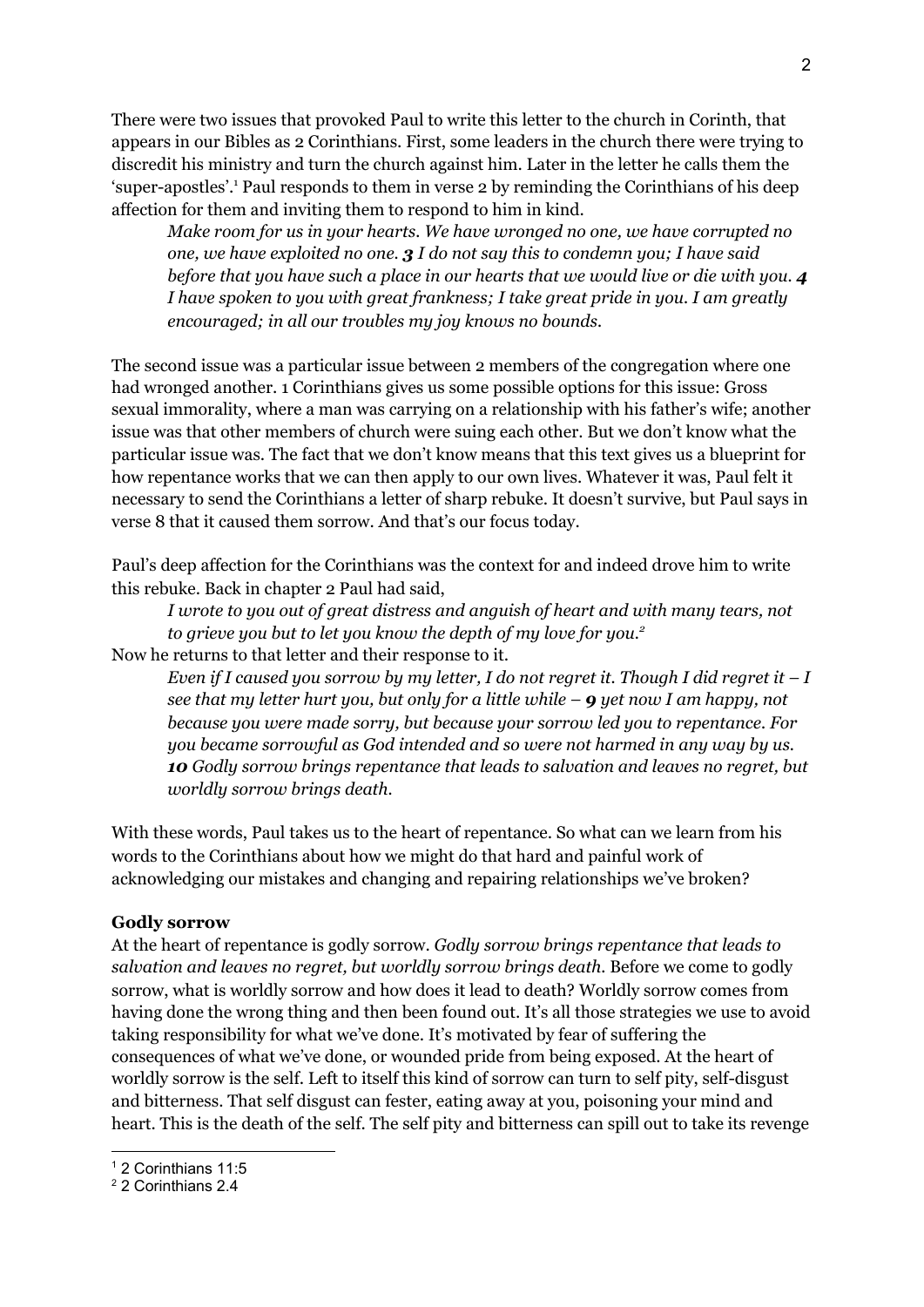upon the world, or at least those close to hand. That is the death of relationship and community. In the end worldly sorrow leads to spiritual death because it doesn't seek God's forgiveness in repentance.

I've seen this play out for people. They have been deeply upset over the wrong they've done. But if you drill down they are more upset at being found out, or at what they're now suffering as a result. The self is still at the centre.

How is godly sorrow different? If worldly sorrow has its eyes fixed on yourself, godly sorrow has its eyes fixed on God. Calvin writes,

"Sorrow according to God is when [someone] looks up to God, counts it their only misery to be cut off from his grace and in fear of his judgment mourn their sins." I find it helpful to think about this in the context of a relationship. There have been times when I've wounded Claire deeply. I'm ashamed. I'm full of thoughts that would justify or excuse what I've done. It's hard to come to her to apologise. But when I lift my eyes to see her and the pain I have caused her, then I begin to truly grieve over what I've done - not for my sake but for hers. It's then that my sorrow becomes a motivation not just to say sorry and try and patch things up but to actually change my behaviour - to truly repent.

What is true for personal relationships is also true for our relationship with God. The younger son in Jesus' parable of the Prodigal Son says, "Father I've sinned against heaven and against you." Sin opens a breach in relationship that needs to be healed. And grief, or 'godly sorrow' is the motivation that drives us to confess and repent when we're in the wrong.

There are 4 steps to full and deep confession and repentance.

- 1. First is the Confession itself. That is the naming specifically of the wrong done, in thought, word and deed and in what we have failed to do.
- 2. Second is Contrition. That is the godly sorrow this text speaks of, where I am grieved, not over the consequences for me of what I've done, but over how I have wounded God and my neighbour. This is something we can pray for more of.
- 3. The third step is Restitution. That is, the making things right with others.
- 4. The fourth step is a Commitment to Change the repentance proper.

Zacchaeus, in our reading from Luke 19, gives us a beautiful example of what restitution and repentance look like. As a tax collector Zacchaeus would have been given Roman soldiers to help him make sure people paid their taxes. As you can imagine that set up was a recipe for extortion. No wonder the disgust of the crowd when Jesus says to Zacchaeus - *I must stay at your house today!* But did you see Zacchaeus' response to Jesus? Both restitution and repentance. *Look Lord! Here and now I give half of my possessions to the poor, and if I have cheated anybody out of anything, I will pay back four times the amount.*

Here is a man who has been freed from the need for self-preservation. He has been freed from the idol of wealth which led him to exploit others. He was transformed from greed to generosity through that encounter with Jesus. And how does Jesus respond to him? *Today salvation has come to this house, because this man too, is a son of Abraham. For the Son of Man came to seek and to save the lost.*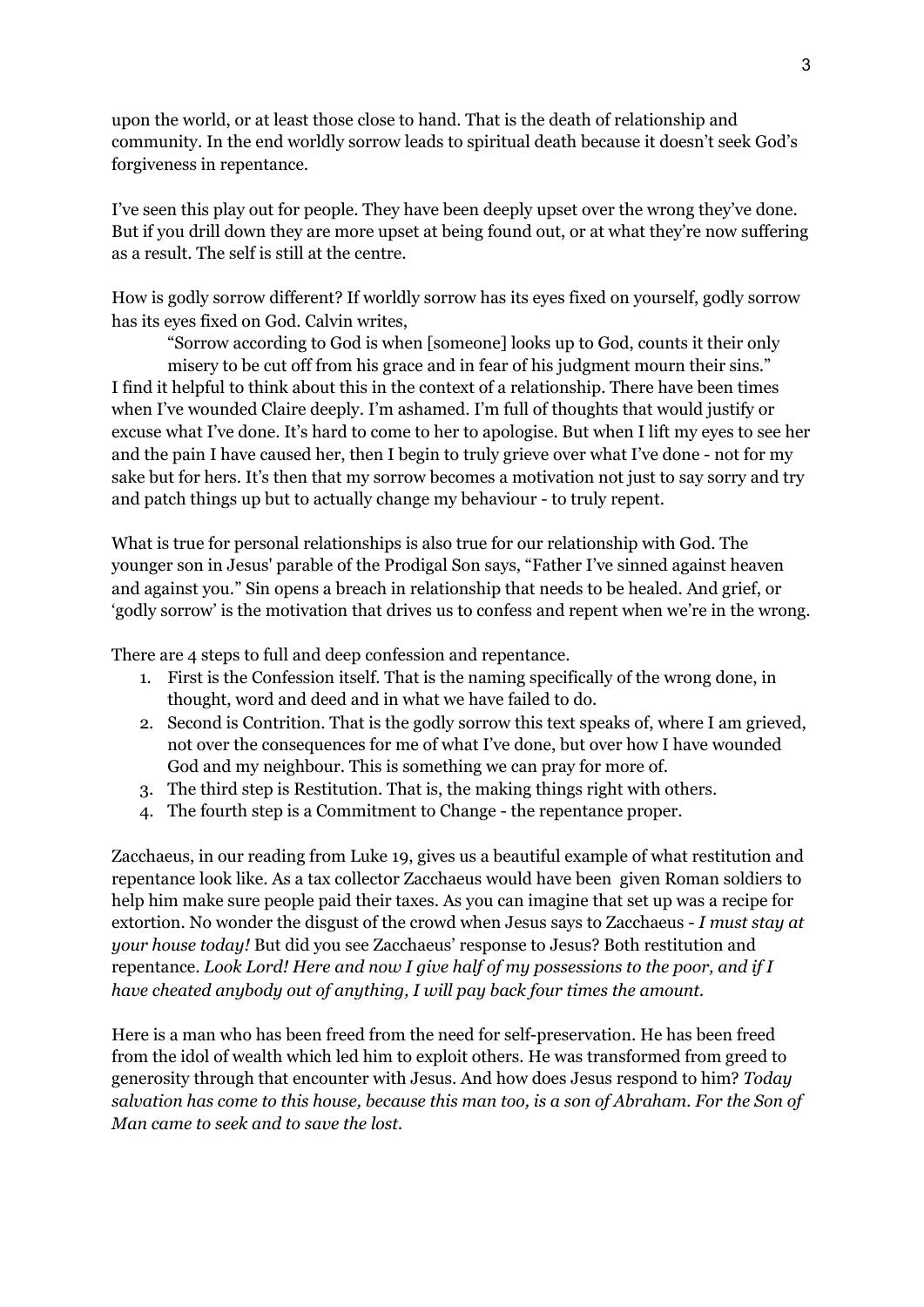Notice that that salvation is not only the hope of glory, it is also transformation in the present: the radical healing of relationships and growth in character. So too in Paul's words to the Corinthians - godly sorrow brings repentance that leads to salvation without regret.

I find it interesting that this text in 2 Corinthians 7 can be applied so personally to each of us. But the text is written not to an individual but a community. And so there can be a corporate sorrow and corporate repentance. This is perhaps harder for us to grasp, but we don't have to look far to see it. Things like climate change, racial injustice, the sexualisation of children in our culture, all need to be met with corporate sorrow and corporate repentance.

Why is it so hard to hear just criticism? It's not just our pride that gets in the way. We're also terrified that all we'll find is judgment and rejection and no mercy.

Nick Cave, one of Australia's great musicians, has a blog where he answers questions fans send in. One recent post caught headlines worldwide. Cave writes,

Without mercy a society loses its soul, and devours itself.

… As far as I can see, cancel culture is mercy's antithesis. Political correctness has grown to become the unhappiest religion in the world. Its once honourable attempt to reimagine our society in a more equitable way now embodies all the worst aspects that religion has to offer (and none of the beauty) — moral certainty and self-righteousness shorn even of the capacity for redemption. 3

Cave points to the fact that only when mercy exists is sorrow that leads to change possible. Mercy creates the space for real contrition and repentance. Mercy says there is in fact a deeper love that means our failures are not the last word. Did you notice the context for Paul's letter of rebuke? His deep affection and abiding commitment to the Corinthians. It's true in marriage too. The vows a couple make to each other of faithfulness and commitment are meant to create the safety where you can own up to when you've hurt your partner because your contrition will be met with forgiveness. We know that sometimes the hurt is too deep and marriages fail.

But at their best they give us a picture of the one who is utterly committed to us and unfailingly faithful, whose arms are always open to us with forgiveness - Jesus. On the cross he hung in our place. He was forsaken that we might never be rejected. He bore our judgment that we might not be condemned. And God welcomes you not because you get everything right, but because in Jesus his forgiveness stretches from east to west and his mercy from heaven to earth His love for us is stronger than death. God's mercy flowing from Jesus' veins opens the space for repentance. His desire is our good. His purpose is to transform us from one degree of glory to another. So you can trust him when confronts you with where you need to change. His word may cut you to the core, but it's to heal you. That sorrow is a gift of the Holy Spirit to lead you to repentance. And in that you are renewed and freed from the bondage of sin. And you know what? As you let godly sorrow do its work, God is pleased with you. Just like a father is proud when his son fesses up to putting the ball through the kitchen window and asks "I'm sorry Dad. How can I make it right?"

<sup>3</sup> https://www.theredhandfiles.com/what-is-mercy-for-you/